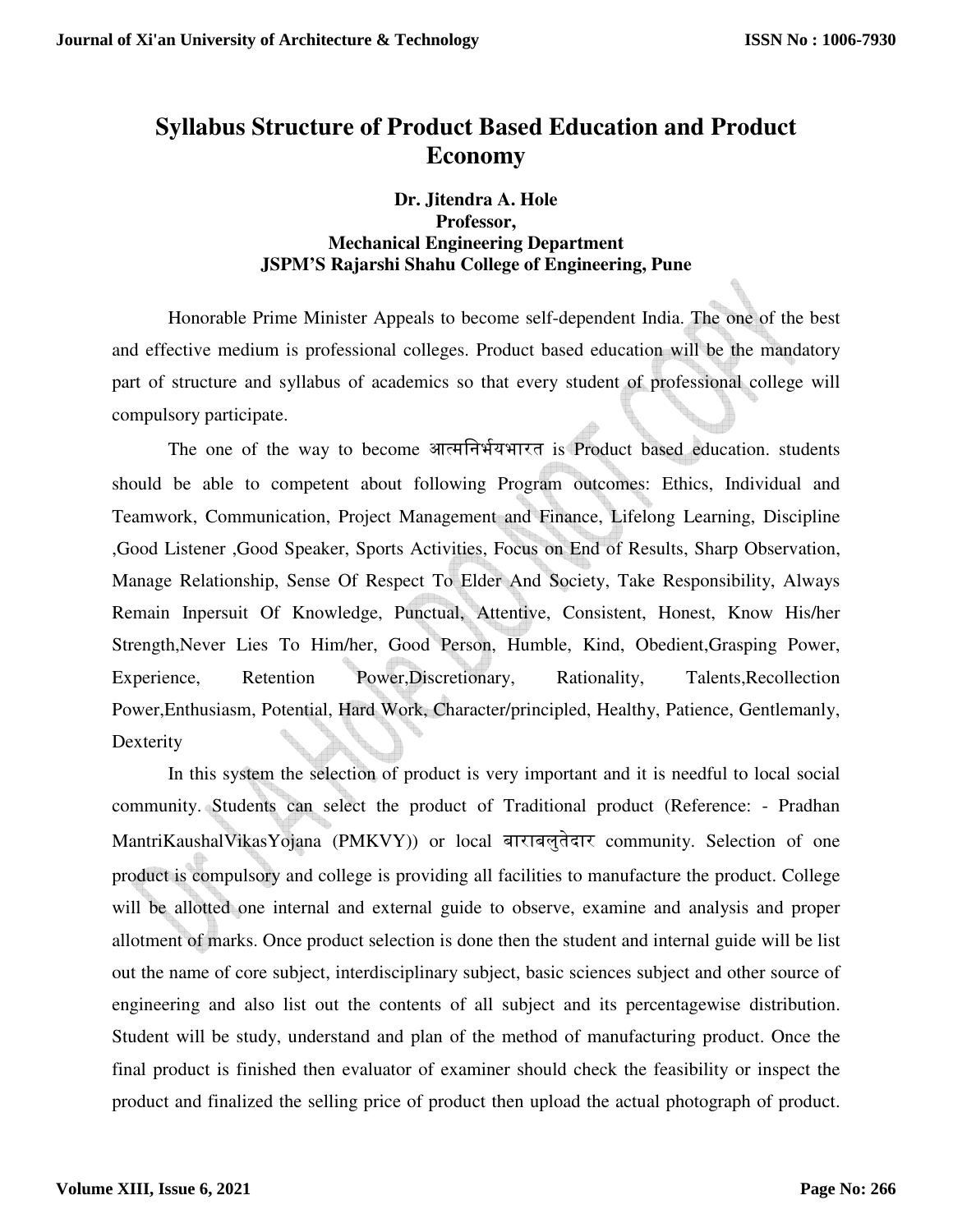College or student should decide and finalized the area of selling product (Student can select village, city, taluka, district or some specific community etc). Once the product will sell then all records and money are submitted to college and college should submit all the financial and academic record to the university. It should very clean and straight forward Procedure.

# **The Proposed structure of Product based Education will be containing examination scheme,training scheme & syllabus point. The PBL structure of four-year degree course of two semesters per year is as follows:**

| <b>Class</b>    | <b>First Year</b>   |                   |               |              |                        | <b>Second Year</b> |                       |                 |            | Third year   |                  | <b>Final Year</b> |                      |              |                       |                 |
|-----------------|---------------------|-------------------|---------------|--------------|------------------------|--------------------|-----------------------|-----------------|------------|--------------|------------------|-------------------|----------------------|--------------|-----------------------|-----------------|
|                 |                     | Sem.-II<br>Sem.-I |               | Sem.-III     |                        | Sem.-IV            |                       | Sem.-V          |            | Sem.-VI      |                  | $Sem.-VII$        |                      | Sem.-VIII    |                       |                 |
| <b>Examinat</b> | TW                  | OR                | TW            | OR           | $\overline{\text{TW}}$ | $\overline{OR}$    | TW                    | $\overline{OR}$ | TW         | OR           | TW               | OR                | TW                   | OR           | TW                    | $\overline{OR}$ |
| ion             | Ma                  | Ma                | Mar           | <b>Marks</b> | Mar                    | <b>Marks</b>       | <b>Marks</b>          | <b>Marks</b>    | Mar        | <b>Marks</b> | <b>Marks</b>     | <b>Marks</b>      | <b>Marks</b>         | <b>Marks</b> | <b>Marks</b>          | <b>Marks</b>    |
| scheme          | rks                 | rks               | ks            | 25           | $\bf ks$               | 25                 | 25                    | 25              | ks         | ${\bf 25}$   | 25               | 25                | 25                   | 25           | 25                    | 25              |
|                 | 25                  | 25                | 25            |              | 25                     |                    |                       |                 | 25         |              |                  |                   |                      |              |                       |                 |
| <b>Training</b> |                     | 08<br>08 hrs/week |               |              | 08 hrs/week            |                    | 08 hrs/week           | 08 hrs/week     |            | 08 hrs/week  |                  | 08 hrs/week       |                      | 08 hrs/week  |                       |                 |
| scheme          | hrs/wee             |                   |               |              |                        |                    |                       |                 |            |              |                  |                   |                      |              |                       |                 |
| Hrs/week        | ${\bf k}$           |                   |               |              |                        |                    |                       |                 |            |              |                  |                   |                      |              |                       |                 |
| 1)              | <b>Basics &amp;</b> |                   | <b>Actual</b> |              | <b>Basics &amp;</b>    |                    | <b>Fabrication</b> of |                 | Actual     |              | <b>Marketing</b> |                   | <b>Report making</b> |              | <b>Overall report</b> |                 |
|                 | Literatur           |                   |               | practical &  | Literature             |                    | Product               |                 | production |              | advertising      |                   | to hoe this          |              | making from           |                 |
|                 | e survey,           |                   |               | hands on     | survey design          |                    | manufacturing         |                 | stated and |              | and selling of   |                   | product is           |              | first year to         |                 |
|                 |                     | <b>Personall</b>  |               | training by  | and panning            |                    | machine &             |                 | make       |              | product          |                   | useful for self      |              | final year            |                 |
|                 |                     | y                 | external      |              | of same                |                    | testing and           |                 | inventory  |              |                  |                   |                      | dependant    |                       | work            |
|                 |                     | communi           |               | trainer (03  |                        | product            |                       | submitted to    |            |              |                  |                   |                      | India.       |                       |                 |
|                 |                     | cation            |               | months time) |                        | manufacturin       |                       | central         |            |              |                  |                   |                      | Modification |                       |                 |
|                 | and                 |                   |               | After that   |                        | g machine          |                       | workshop        |            |              |                  |                   |                      | of product & |                       |                 |
|                 | confirmat           |                   |               | manufacturin |                        |                    |                       |                 |            |              |                  |                   |                      | Machine (if  |                       |                 |
|                 | ion of              |                   |               | g of Product |                        |                    |                       |                 |            |              |                  |                   |                      | any)         |                       |                 |
|                 |                     | external          |               | and          |                        |                    |                       |                 |            |              |                  |                   |                      |              |                       |                 |
|                 |                     | trainer           |               | submitted it |                        |                    |                       |                 |            |              |                  |                   |                      |              |                       |                 |
|                 |                     |                   |               | central      |                        |                    |                       |                 |            |              |                  |                   |                      |              |                       |                 |
|                 |                     |                   |               | workshop of  |                        |                    |                       |                 |            |              |                  |                   |                      |              |                       |                 |
|                 |                     |                   |               | college      |                        |                    |                       |                 |            |              |                  |                   |                      |              |                       |                 |

# **Proposed Structure of Product based Education**

**Allahan**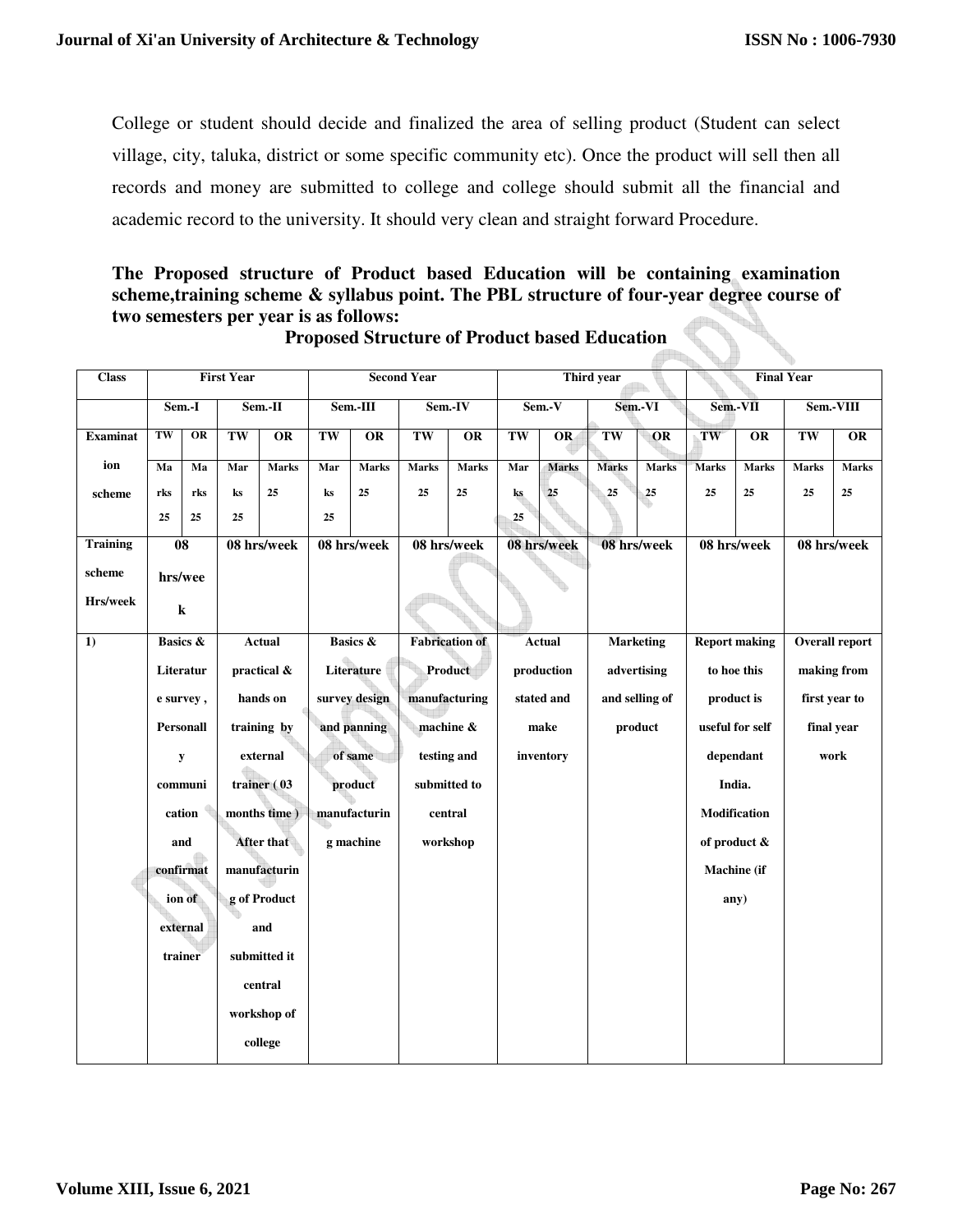ò.

# **Note – Syllabus of Product based education will be based on above structure. (Ref. Bloom's Taxonomy)**

Once the syllabus & structure will be implemented then the college will strictly follow the rules & regulation for completion & selling of final product with audit.

## **The Product Based Education Summary Table is as follows:**

| S<br>N | <b>Name</b><br><sub>of</sub><br>Prod<br>uct | <b>Nam</b><br>e of<br>stude<br>nts | <b>Name</b><br>of<br>intern<br>al<br>guide | <b>Name</b><br><sub>of</sub><br>trained<br>person<br>(Exter<br>nal) | Prod<br>uct<br>start<br>date | Name of<br><b>Engineer</b><br>ing<br>subject<br>applicabl<br>e | Conte<br>nts of<br>subjec<br>t | $%$ of<br>subject<br>knowle<br>dge<br><b>Used</b> | CO<br><b>Mapp</b><br>ed | $%$ of<br>$\bf CO$<br><b>Mapp</b><br>ed |
|--------|---------------------------------------------|------------------------------------|--------------------------------------------|---------------------------------------------------------------------|------------------------------|----------------------------------------------------------------|--------------------------------|---------------------------------------------------|-------------------------|-----------------------------------------|
|        | $\overline{2}$                              | 3                                  | 4                                          | 5                                                                   | 6                            | 7                                                              | 8                              | 9                                                 | 10                      | 11                                      |
|        |                                             |                                    |                                            |                                                                     |                              |                                                                |                                |                                                   |                         |                                         |
|        |                                             |                                    |                                            |                                                                     |                              |                                                                |                                |                                                   |                         |                                         |
|        |                                             |                                    |                                            |                                                                     |                              |                                                                |                                |                                                   |                         |                                         |
|        |                                             |                                    |                                            |                                                                     |                              |                                                                |                                |                                                   |                         |                                         |

#### **Product Based Education Summary Table**

| Name of    | <b>Content</b> | $%$ of      | CO              | $%$ of      | <b>Name</b> | Conte  | $%$ of      | CO          | $%$ of      |
|------------|----------------|-------------|-----------------|-------------|-------------|--------|-------------|-------------|-------------|
| interdisci | s of           | subject     | <b>Mapp</b>     | CO          | of          | nts of | subject     | <b>Mapp</b> | CO          |
| plinary    | subject        | knowle      | ed              | <b>Mapp</b> | basic       | subjec | knowle      | ed          | <b>Mapp</b> |
| subject    |                | dge         |                 | ed          | science     | t      | dge         |             | ed          |
| applicable |                | <b>Used</b> |                 |             | subject     |        | <b>Used</b> |             |             |
|            |                |             |                 |             | applica     |        |             |             |             |
|            |                |             |                 |             | ble         |        |             |             |             |
| 12         | 13             | 14          | 15 <sup>1</sup> | 16          | 17          | 18     | 19          | 20          | 21          |
|            |                |             |                 |             |             |        |             |             |             |
|            |                |             |                 |             |             |        |             |             |             |
|            |                |             |                 |             |             |        |             |             |             |

| <b>Name</b> | <b>Conte</b>  | $\%$ of     | <b>Manuf</b> | Produ  | Final   | Sign of          | Final         | <b>Selli</b> | <b>Utiliz</b> | PO   | $\%$ | Re  |
|-------------|---------------|-------------|--------------|--------|---------|------------------|---------------|--------------|---------------|------|------|-----|
| of          | nts of        | kno         | acturi       | ct end | finish  | <b>External</b>  | Price         | ng           | ation         | Mapp | of   | ma  |
| source      | subje         | wled        | ng           | date   | product | <b>Evaluator</b> | of            | pric         | comm          | ed   | PO   | rks |
| other       | <sub>ct</sub> | ge          | time         |        | photogr |                  | Produ         | e of         | unity         |      | Map  |     |
| than        |               |             |              |        | aph     |                  | <sub>ct</sub> | Pro          |               |      | ped  |     |
| engine      |               | <b>Used</b> |              |        |         |                  |               | duc          |               |      |      |     |
| ering       |               |             |              |        |         |                  |               |              |               |      |      |     |
| 22          | 23            | 24          | 25           | 26     | 27      | 28               | 29            | 30           | 31            | 32   | 33   | 34  |
|             |               |             |              |        |         |                  |               |              |               |      |      |     |
|             |               |             |              |        |         |                  |               |              |               |      |      |     |
|             |               |             |              |        |         |                  |               |              |               |      |      |     |

 $\triangle$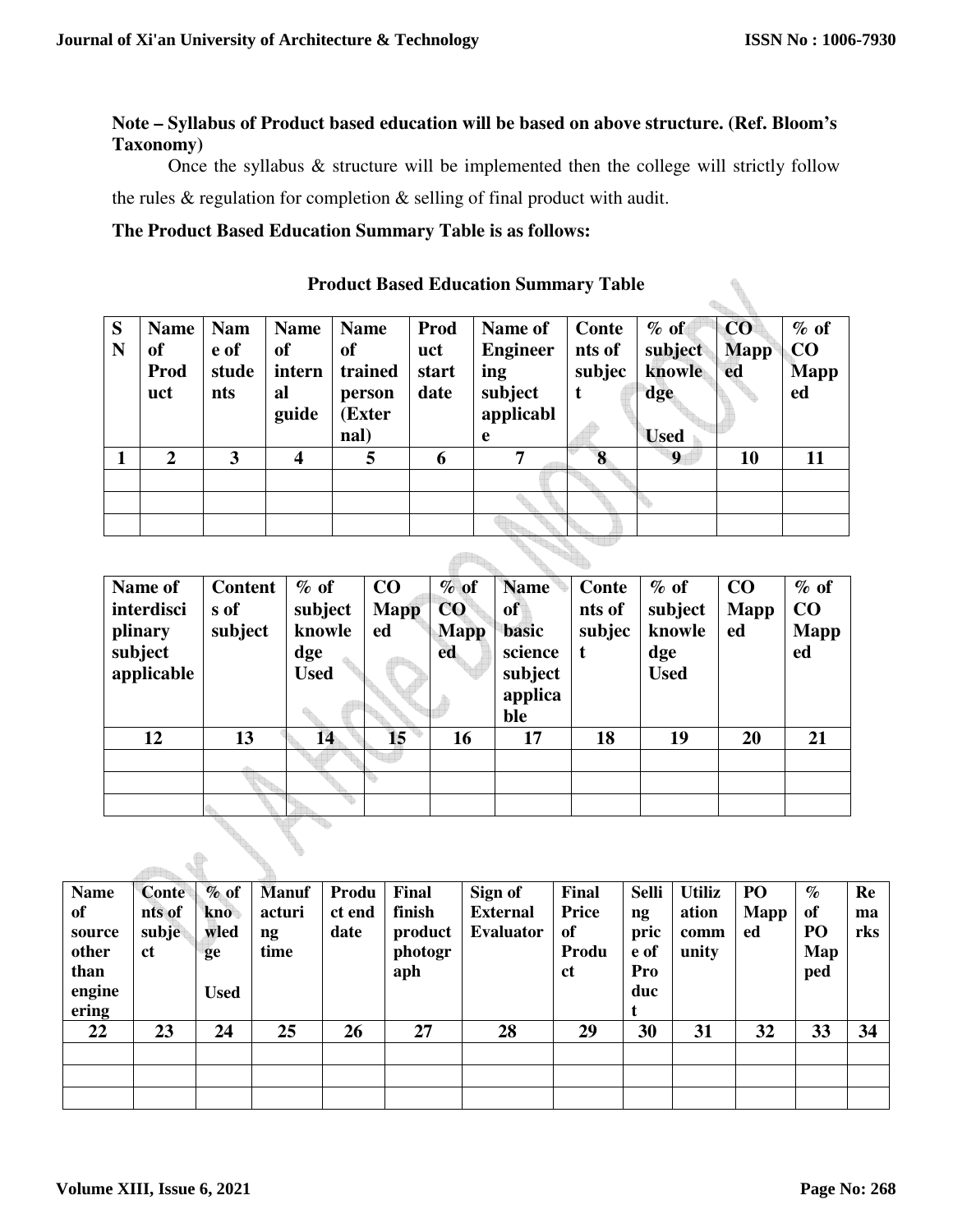## **Economics of Product based Education:**

- $\triangleright$  Raw Material is provided by college.
- $\triangleright$  Sale Price of Product is minimum Rs 100
- $\triangleright$  The distribution of fund collected from selling of product is as follows

1)College 20%, 2)Student 15%, 3)Internal Guide 10%, 4)External Guide 10%, 5)Principal4%, 6)HOD 3%, 7)Accountant 3%, 8)Peon 3%, 9)AICTE 5%, 10)University 5%, 11)Sale Tax 18%, 12)Advertising 2%, 13)Transportation 5%

- $\triangleright$  Total Students (As Per AICTE Record) = 2712311
- $\triangleright$  Total Products = 2712311
- $\triangleright$  Sale Price of Product is minimum Rs 100
- $\triangleright$  Total Fund Collected = Rs. 27,12,31,100/- (Per semester)
- Student Teacher ratio = 20:1 Means 20 product per staff
- $\triangleright$  As per ratio total staff required in number = 135616
- $\triangleright$  Note: 1) This Total fund collected by government only 2) All amounts will be transfer the individual account only 3) College should take care for misuse of product

 $\triangle$ 

| <b>Items</b>         | Per semester<br>(Six month in<br>Rs. | Per month in<br>Rs. | Per day in<br>Rs. | <b>Remarks</b> |
|----------------------|--------------------------------------|---------------------|-------------------|----------------|
| Total fund collected | 271231100                            | 45205183            | 9041037           |                |
| Student 15%          | 40684665                             | 6780778             | 1356156           |                |
| Internal Guide 10%   | 27123110                             | 4520518             | 904104            |                |
| External Guide 10%   | 27123110                             | 4520518             | 904104            |                |
| College 20%          | 54246220                             | 9041037             | 1808207           |                |
| Principal4%          | 10849244                             | 1808207             | 361641            |                |
| HOD $3\%$            | 8136933                              | 1356156             | 271231            |                |
| Accountant 3%        | 8136933                              | 1356156             | 271231            |                |
| Peon $3\%$           | 8136933                              | 1356156             | 271231            |                |
| AICTE 5%             | 13561555                             | 2260259             | 452052            |                |
| University 5%        | 13561555                             | 2260259             | 452052            |                |
| Sale Tax 18%         | 48821598                             | 8136933             | 1627387           |                |
| transportation 5%    | 13561555                             | 2260259             | 452052            |                |
| Advertising 2%       | 5424622                              | 904104              | 180821            |                |

## **Distribution of Money**